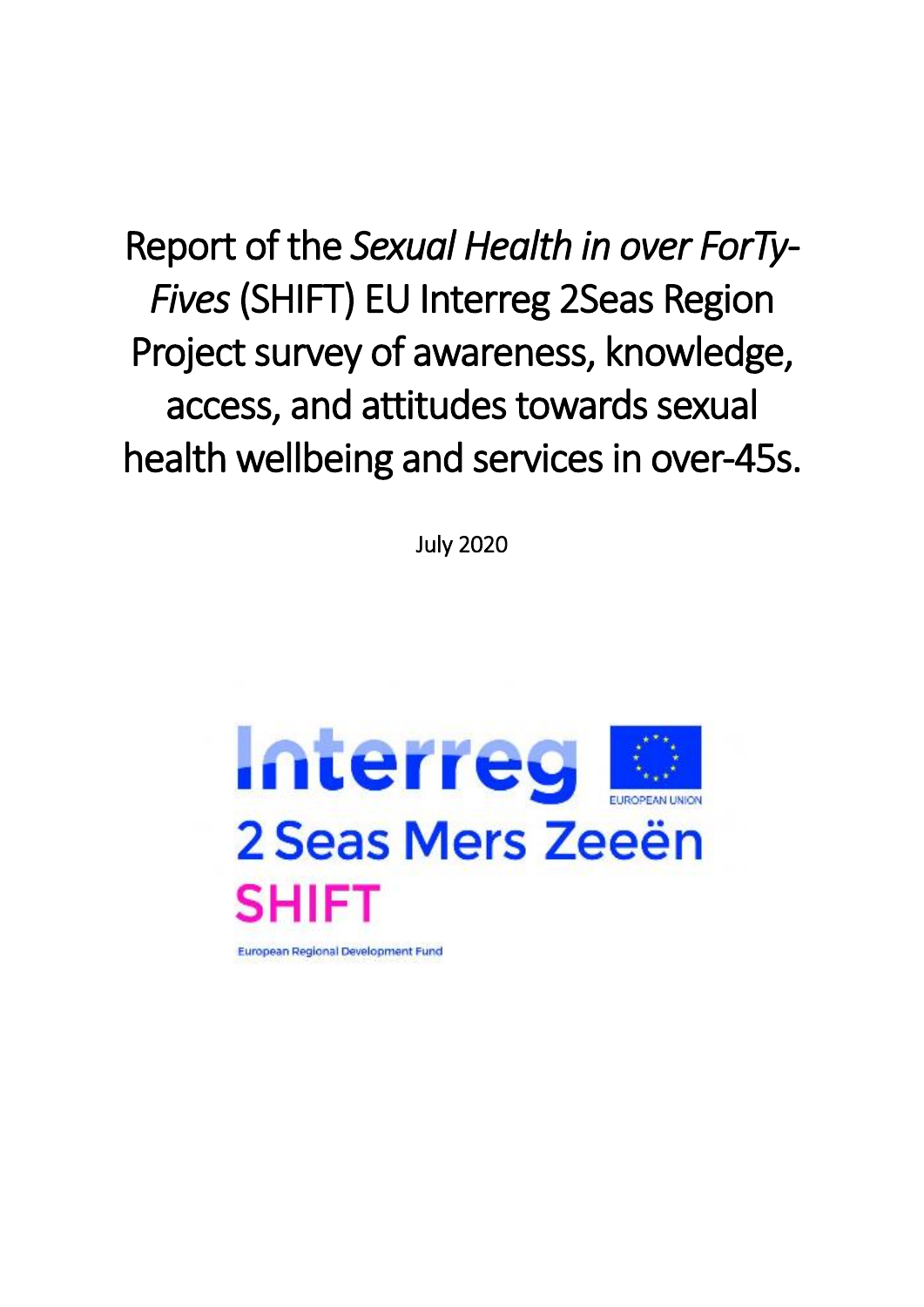

# Table of Contents

| 4.1. Perceived risk of contracting an STI (sexually transmitted |  |
|-----------------------------------------------------------------|--|
|                                                                 |  |
|                                                                 |  |
|                                                                 |  |
|                                                                 |  |
|                                                                 |  |
|                                                                 |  |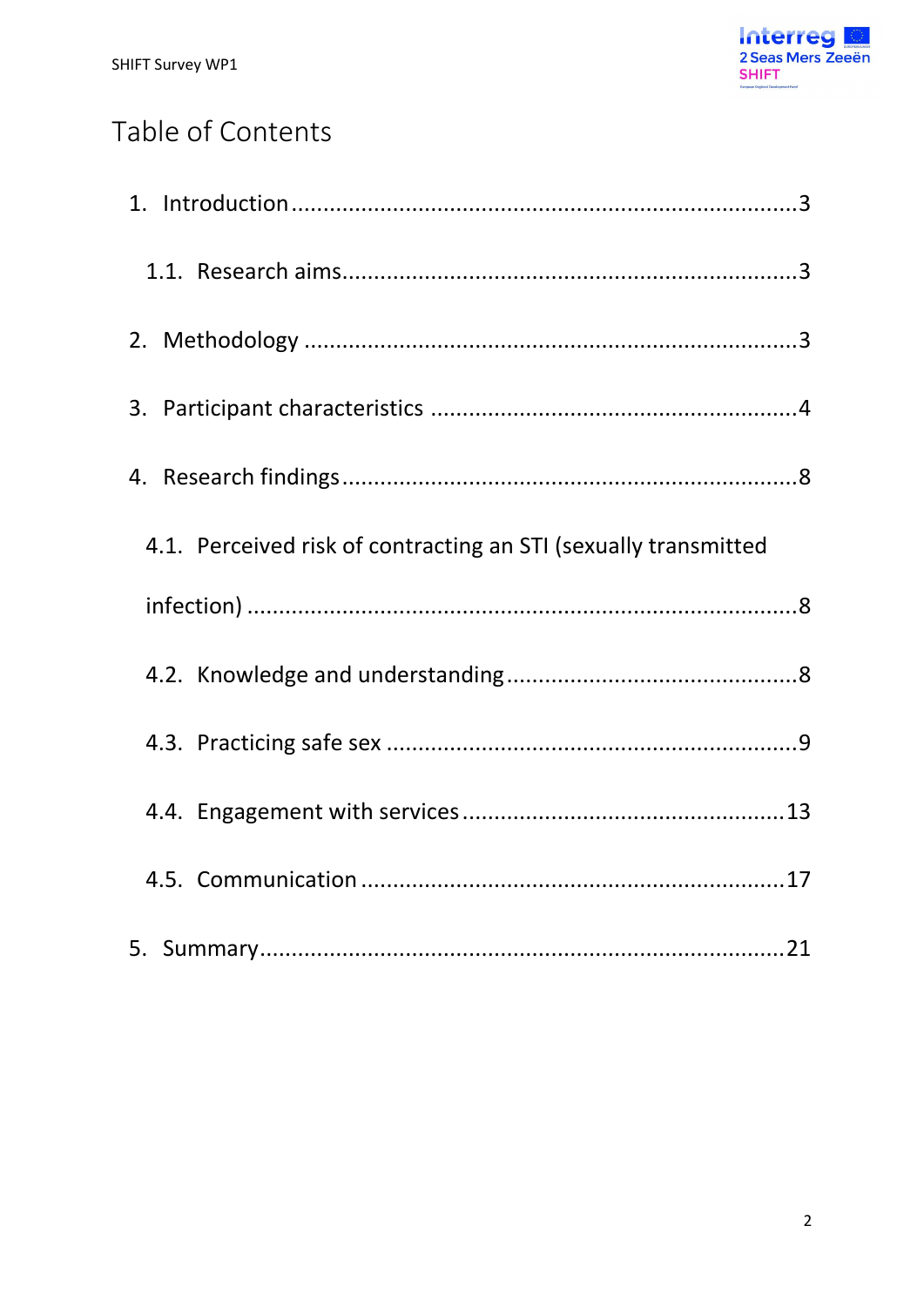# <span id="page-2-0"></span>1. Introduction

SHIFT (Sexual Health In the over ForTy-fives) is part of the Interreg 2Seas Programme, receiving funding from the European Regional Development Fund. Running from 2019 to 2022, the project involves partners from across the "2Seas" region: UK, The Netherlands, and Belgium.

The objective of SHIFT is to empower people aged over 45 to participate in sexual health services, and improve their sexual health and wellbeing. There is an additional focus on socioeconomically disadvantaged groups across the 2Seas region.

The following report will summarise the findings of a survey developed to establish an insight into the needs, awareness and attitudes towards sexual health and wellbeing among adults over the age of 45 in the 2Seas region.

# <span id="page-2-1"></span>1.1. Research aims

An online survey was distributed across the 2Seas region in order to gather an insight into the needs, attitudes and awareness towards sexual health and wellbeing, and current gaps in service provision for adults over the age of 45.

# <span id="page-2-2"></span>2. Methodology

An online survey was developed using the Qualtrics platform, to identify key gaps in service provision and the needs of people over the age of 45 when it comes to their sexual health and wellbeing. The online survey was published in three languages: French, Dutch and English, relevant to each country involved in the study. This facilitated a consideration of both cultural nuances and different sexual health service provision across the 2Seas region. Questions were developed using the knowledge and expertise of diverse stakeholders, with substantial experience in sexual health care provision and as support organisations for sexual health needs (e.g., NHS Trusts, Metro Charity UK; SoaAids Netherlands). Due to the taboo nature of sexual health, the survey was pilot-tested with a small group of the target population to ensure the suitability of questions, and adjusted accordingly.

The survey ran from 6<sup>th</sup> November 2019 (The Netherlands/Belgium) and 3<sup>rd</sup> October 2019 (UK), and closed on 3rd April 2020 for all countries. Partners in the UK, Belgium, and The Netherlands used their direct access to the target population to identify and recruit a sample of participants over the age of 45, via platforms such as social media and leaflet distribution. A total of 777 participants responded to the survey: 223 from Belgium, 317 from The Netherlands, and 237 from the UK.

Responses were divided according to socioeconomic status. Indicators used to identify those that may be at disadvantage are: highest education level of primary (level 1) or below (equated across countries using the European Qualification Framework) and/or financial worry, reported by participants as worrying "very often" or "somewhat often" about struggling to keep up with their bills.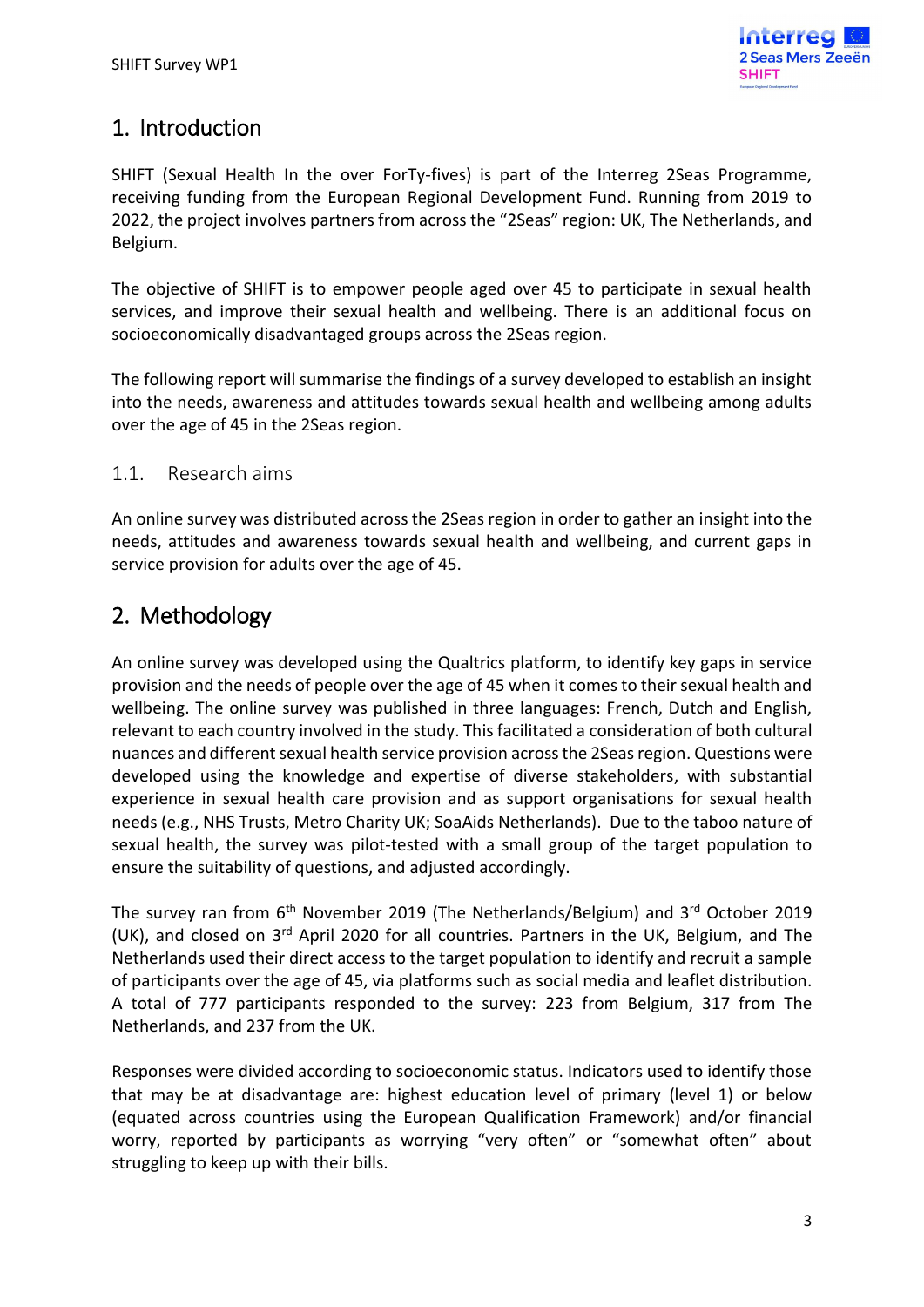

It is important to state here that this paper reports on findings relevant to those that have **not** been identified as having potential socioeconomic disadvantage.

# <span id="page-3-0"></span>3. Participant characteristics

A total of 777 participants responded to the online survey. 614 respondents were identified as not being of low socioeconomic status. The findings from this population are reported below.

# N= 614

# Country of residence



# Country of birth



Of the 614 participants, 25% (n=155) live in the UK, 31% (n=190) in Belgium, and 44% (n=269) live in The Netherlands. The majority were born within the 2Seas countries, with only 5% (n=32) born outside, in countries such as Germany, Iran, Indonesia, and the USA.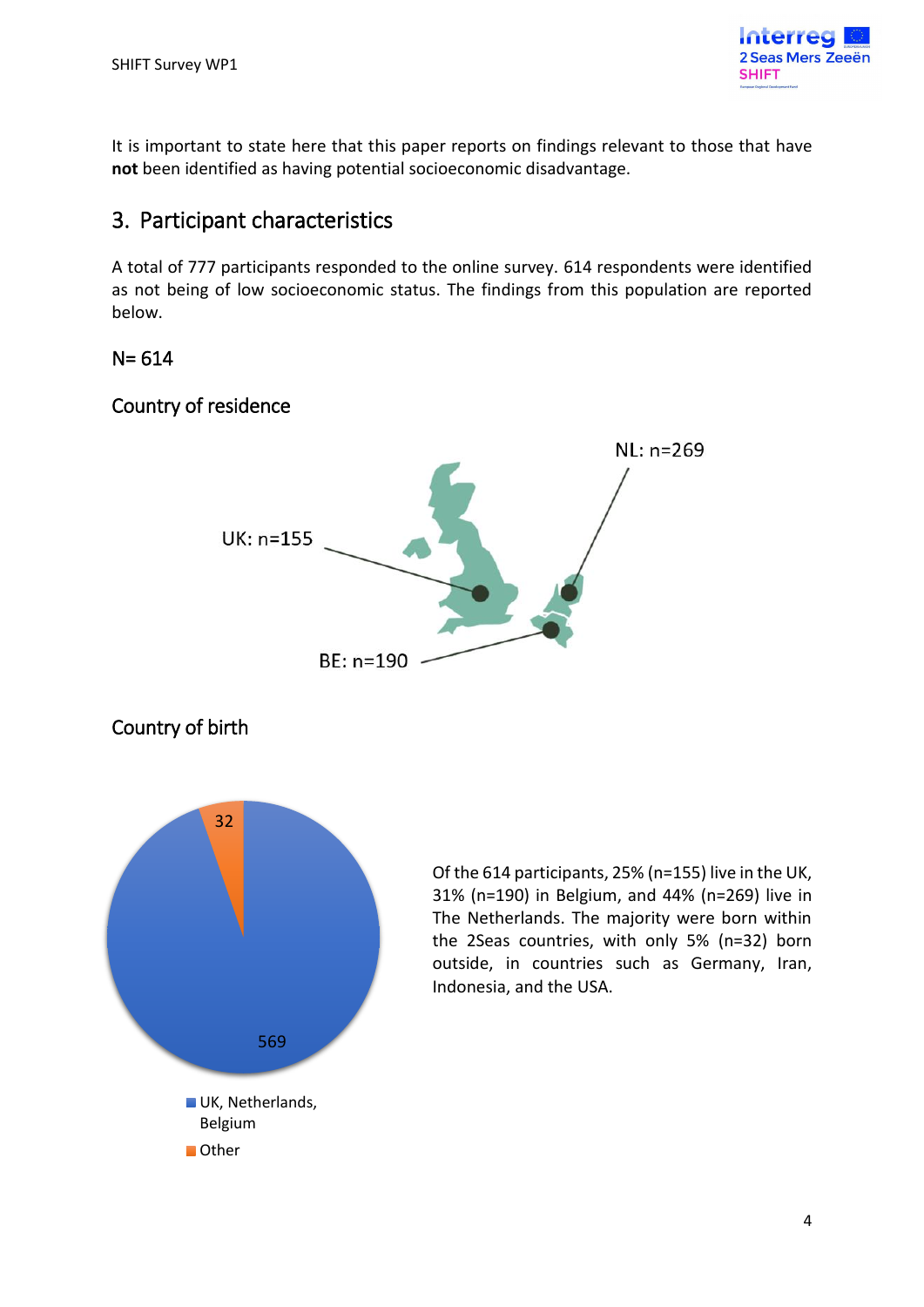



The mean age of participants was 57±9 years. Most participants fell into the younger age categories, with almost 80% (n=485) under the age of 65. 55% (n=337) of participants identified as "man (including transman)", and 39% (239) as "woman (including transwoman)". Those who responded "In another way" largely identified as "man/male" or "woman/female", independently of transman or transwoman. One participant identified as "female, biological".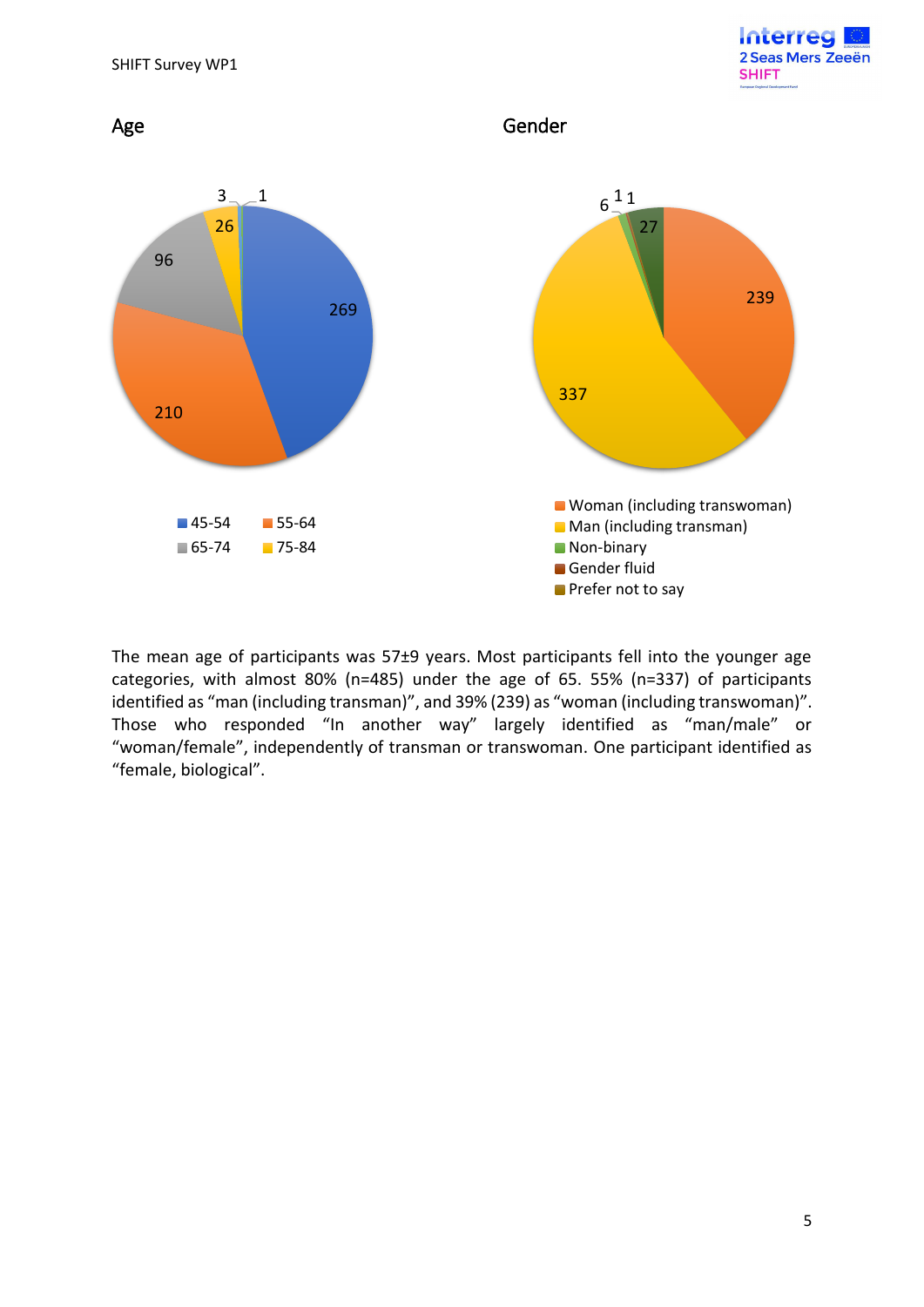





425 respondents (69%) were heterosexual or straight, while 104 (17%) were gay or lesbian. In terms of relationship status, just over half of participants (n=347) were married, while 105 (17%) respondents reported being 'in a partnership'.

# **Health**

Participant health was reported using dimensions of the EQ-5D-5L. Frequency of reported problems are displayed below:

|                  | Mobility<br>n(%) | Self-care<br>n(%) | Usual<br>activities<br>n(%) | Pain/<br>discomfort<br>n(%) | Anxiety/<br>depression<br>n(%) |
|------------------|------------------|-------------------|-----------------------------|-----------------------------|--------------------------------|
| No problems      | 357(82)          | 415 (96)          | 356 (82)                    | 228 (52)                    | 289(67)                        |
| Any<br>problems* | 78 (18)          | 18(4)             | 78 (18)                     | 207(48)                     | 145(33)                        |
| Total            | 435 (100)        | 433 (100)         | 434 (100)                   | 435 (100)                   | 434 (100)                      |

\*Aggregated data for: slight problems, moderate problems, severe problems, extreme problems/ unable to do.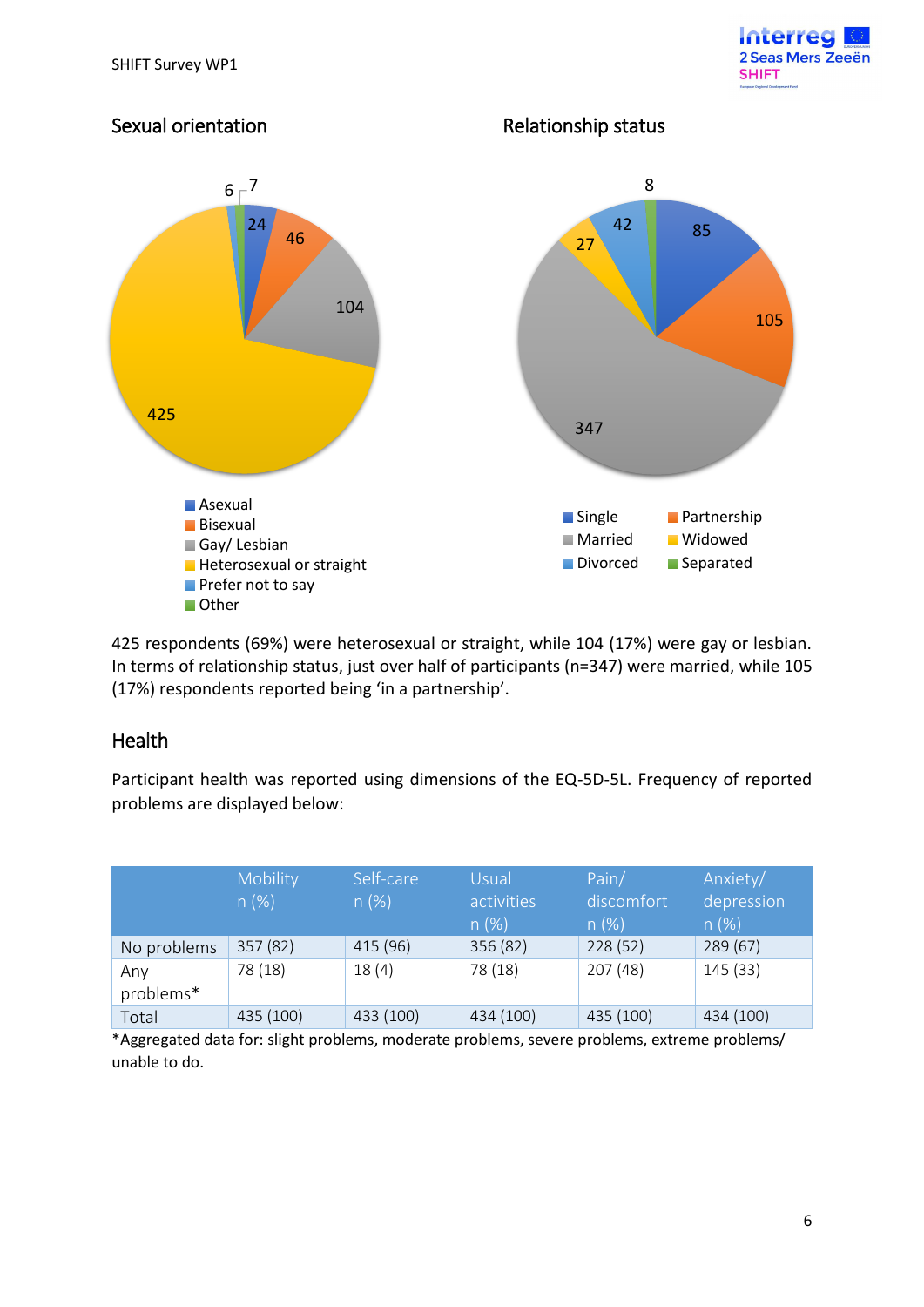

Participants were also asked to indicate their overall health on the day of survey completion using a 0-100 scale: 0 is "the worst health you can imagine" and 100 is "the best health you can imagine". On average, respondents indicated their overall health on the day of survey completion as 76±17 out of 100.



#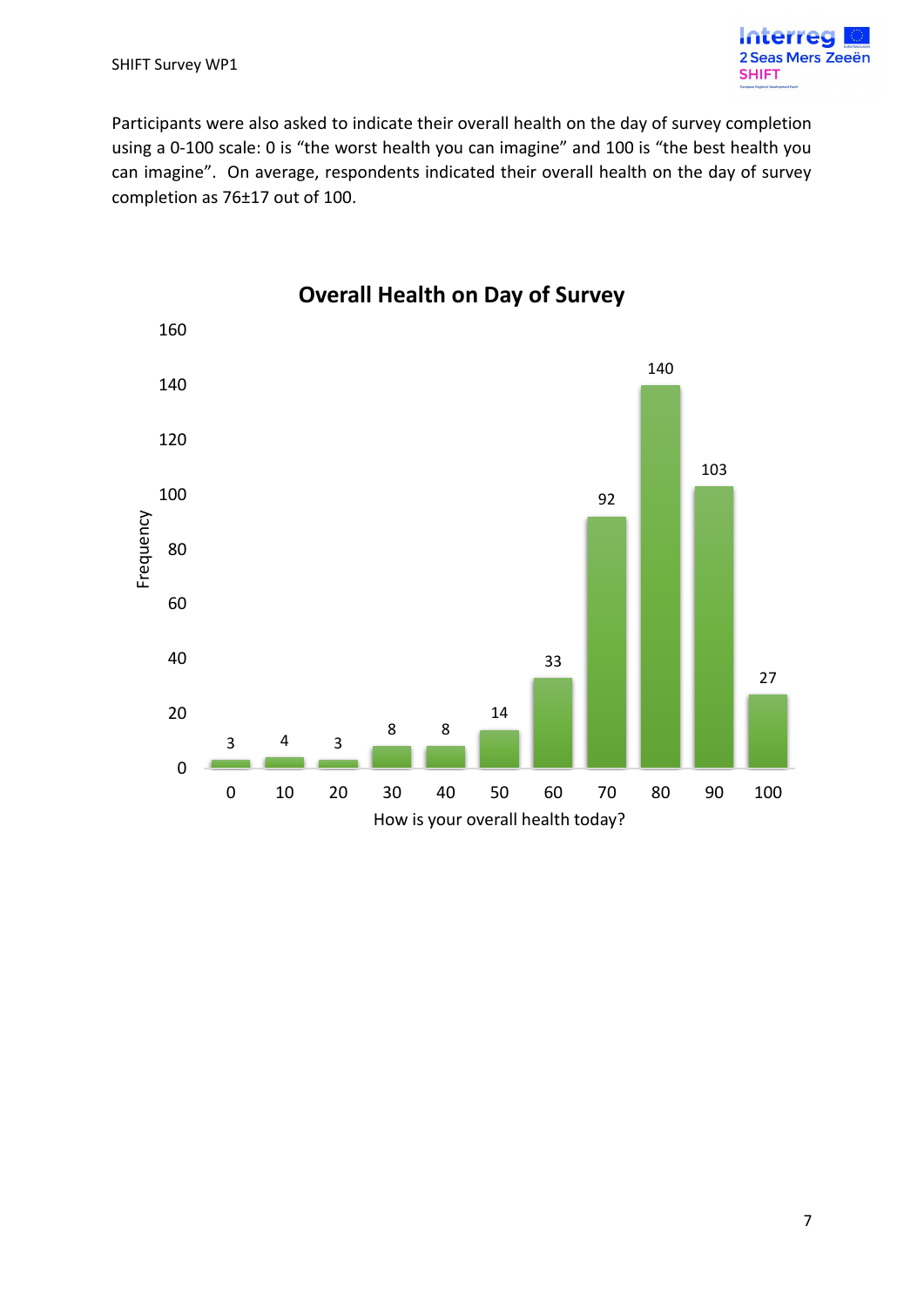

# <span id="page-7-0"></span>4. Research findings

<span id="page-7-1"></span>4.1. Perceived risk of contracting an STI (sexually transmitted infection)

337 (61%) of respondents perceive their current sexual lifestyle to leave them "not at all at risk" of getting an STI, including HIV. Meanwhile, 44 (8%) of participants consider their current sexual lifestyle to cause them to be "greatly" or "quite a lot" at risk of contracting an STI, including HIV.



# <span id="page-7-2"></span>4.2. Knowledge and understanding

The majority of participants feel they have good knowledge and understanding when it comes to sexual health and STIs; 202 (37%) responded "I am very well informed", while 301 (55%) responded "I know a reasonable amount". 48 participants feel they "don't know anything", or "know very little" when it comes to knowledge and understanding of sexual health.

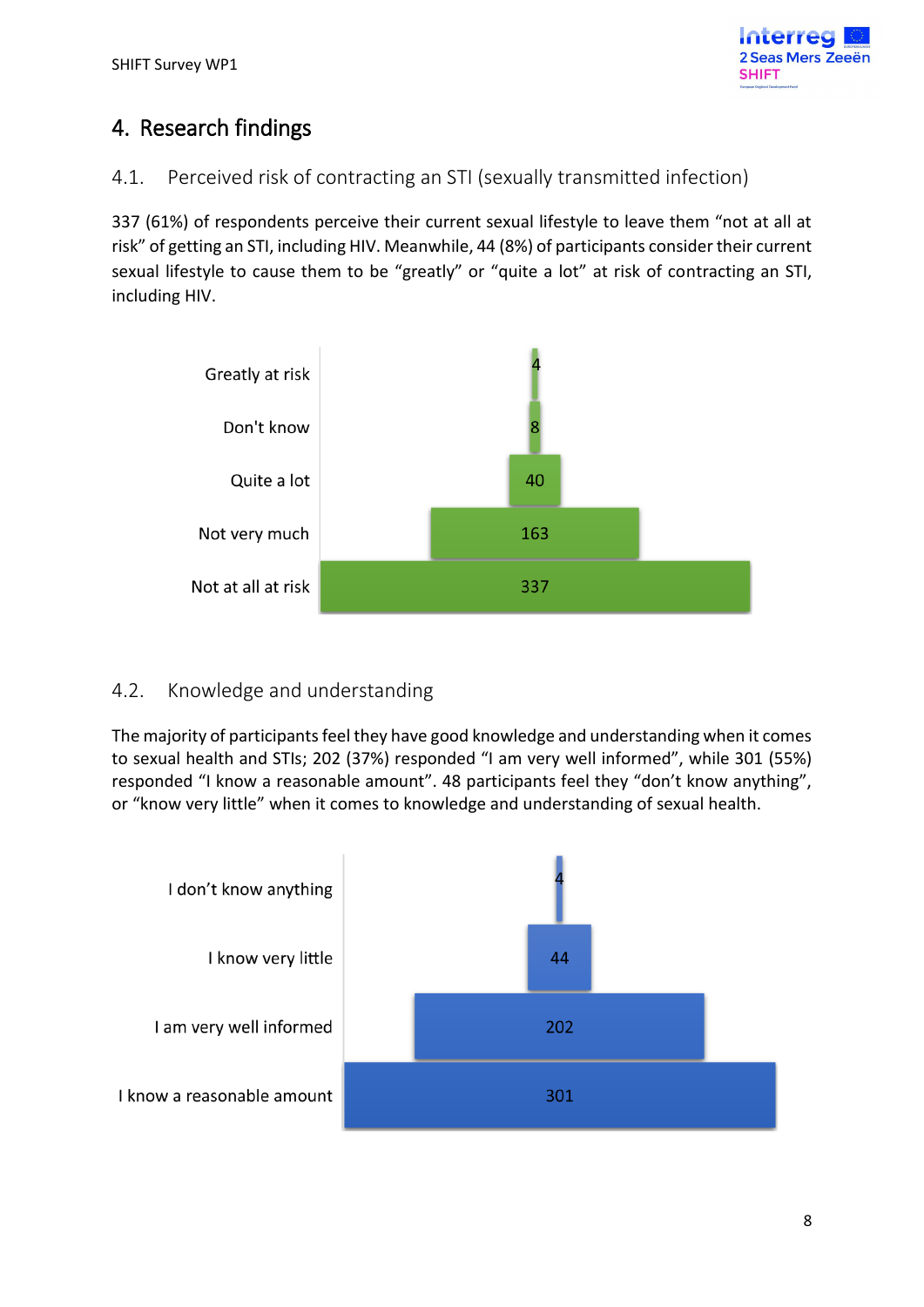

# <span id="page-8-0"></span>4.3. Practicing safe sex

# Last sexual activity



Most respondents were "currently [sexually] active" with their partner(s) (n=353, 60%), or had been sexually active with their partner(s) within the last year (n=139, 24%). On the other hand, 48 (8%) of participants were last sexually active "more than 5 years ago".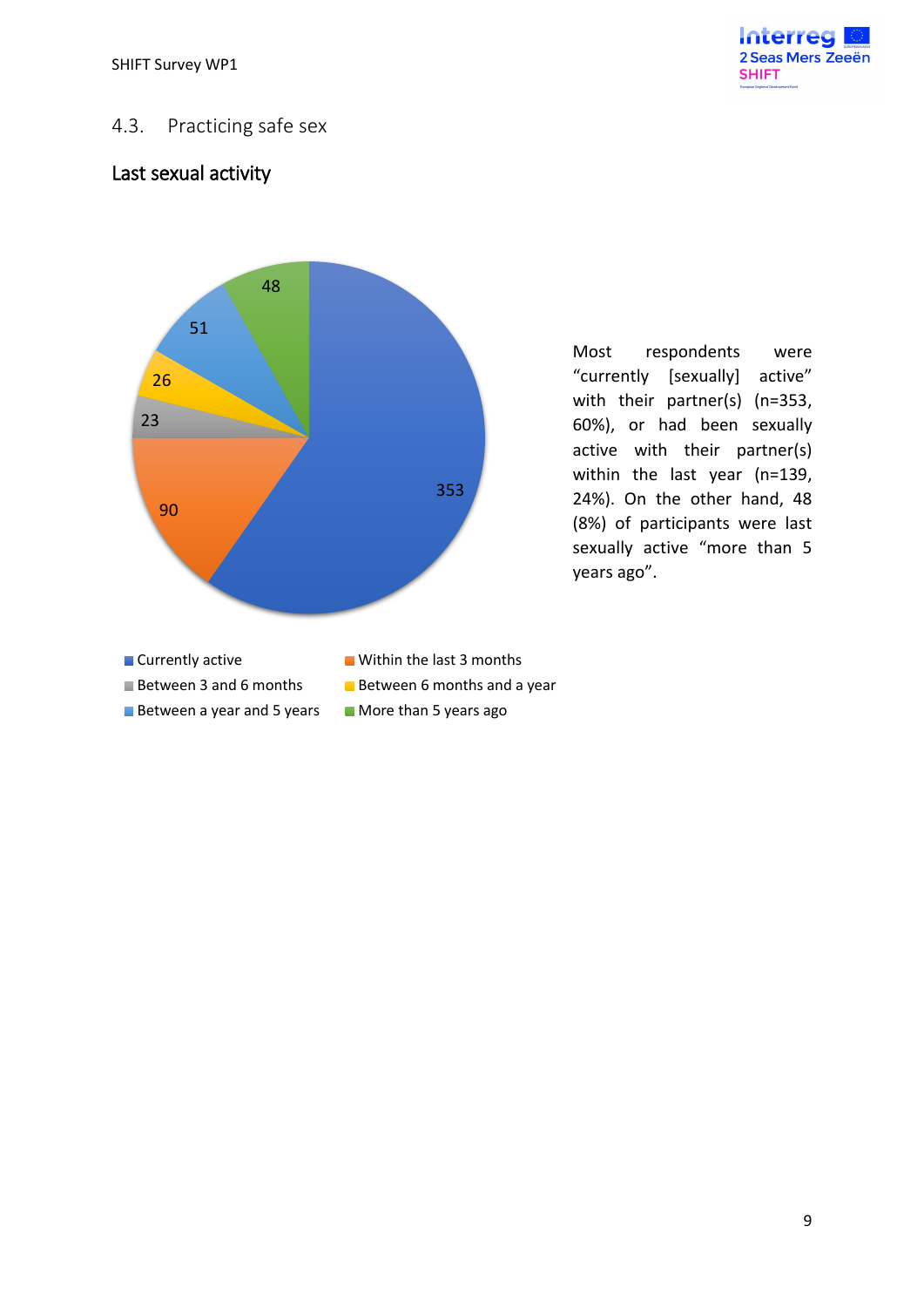

# Contraception use…



When it comes to using contraception to prevent unplanned pregnancy, most respondents express this as "not relevant" for them (n=275, 47%), or that they "never" use contraception for this reason (n=162, 28%). Meanwhile, using contraception to prevent STIs is not common practice among participants, with 392 (68%) stating they "never" use contraception, and only 62 (11%) respondents saying they "always" use contraception to prevent STIs.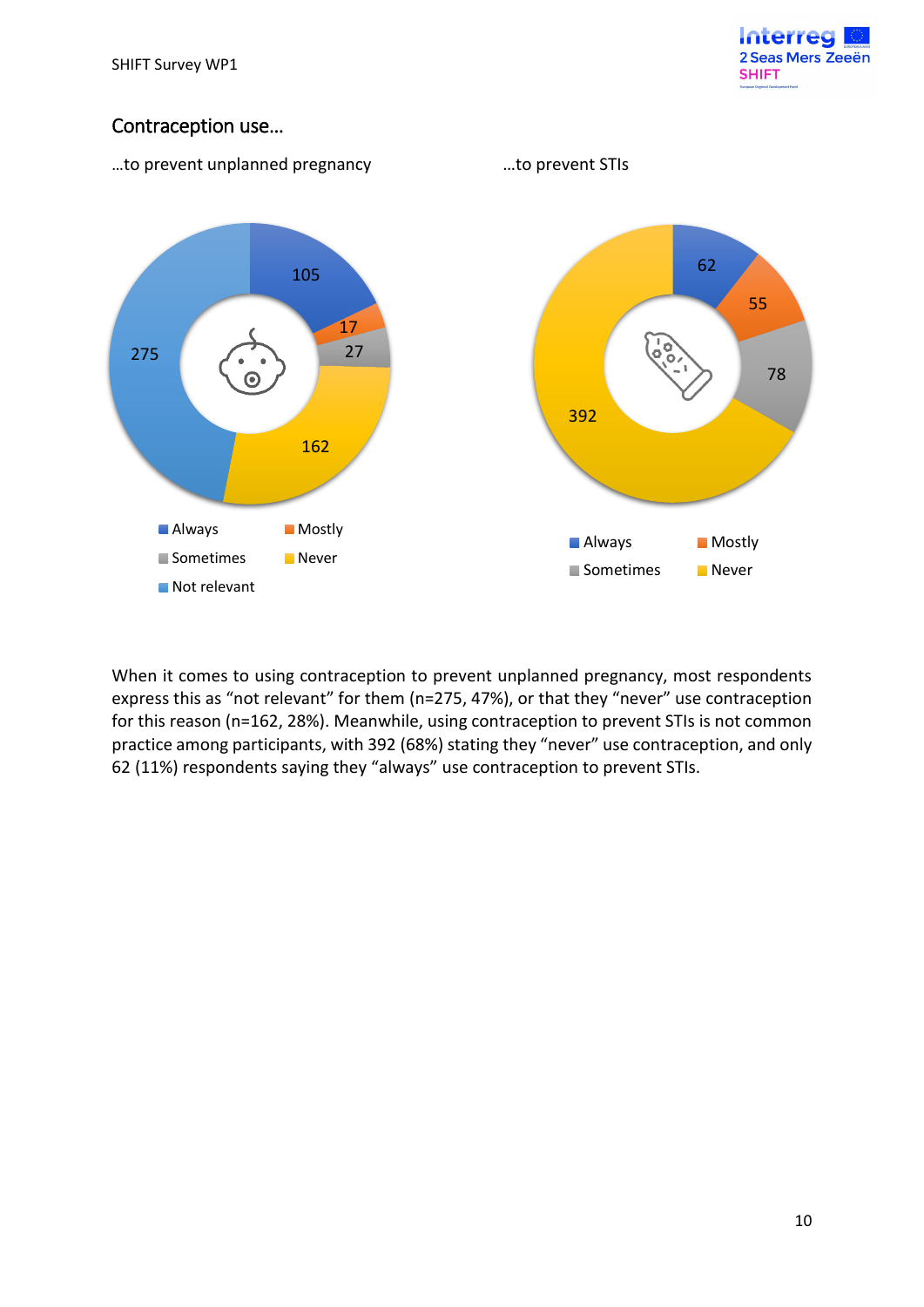# Reasons contraception was not used

The most cited reason for not using contraception was "I am in a monogamous (exclusive to one) relationship", followed by "no risk of pregnancy". The full list of responses is displayed below.

| If you have been sexually active and did not take actions to Number of responses (%)<br>prevent unplanned pregnancy or STIs, can you tell us why?<br>(select all that apply) |           |
|------------------------------------------------------------------------------------------------------------------------------------------------------------------------------|-----------|
| I am in a monogamous (exclusive to one) relationship                                                                                                                         | 328 (34)  |
| No risk of pregnancy                                                                                                                                                         | 197 (21)  |
| I have been sterilised/ had a hysterectomy/ been through the<br>menopause and do not feel there is a risk                                                                    | 121(13)   |
| I am not at risk of contracting a STI                                                                                                                                        | 91(10)    |
| I don't like condoms or contraceptives                                                                                                                                       | 90(9)     |
| Other                                                                                                                                                                        | 60(6)     |
| My partner(s) did not want me to use condoms                                                                                                                                 | 37(4)     |
| I am taking PrEP                                                                                                                                                             | 21(2)     |
| Embarrassment about discussing using condoms with partner                                                                                                                    | 4(0)      |
| <b>Allergies</b>                                                                                                                                                             | 3(0)      |
| Condoms and/or contraceptives go against my beliefs                                                                                                                          | 2(0)      |
| Condoms are too expensive                                                                                                                                                    | 2(0)      |
| I don't know where to get condoms or contraceptives                                                                                                                          | 1(0)      |
| Total responses                                                                                                                                                              | 957 (100) |

Of the 60 participants who selected "other" for reasons they did not use contraception, some explain they and their partner(s) had an STI test prior to unprotected sex. Other common answers include carelessness, forgetfulness – particularly during spontaneous sex, accepting a small risk, and/or not believing it is necessary for oral sex. Further comments include: problems "at [their] age" achieving an erection when using condoms, "widower" or being "forced [to have] unprotected sex". Others put not using contraception directly down to age, or variations in cost across regions:

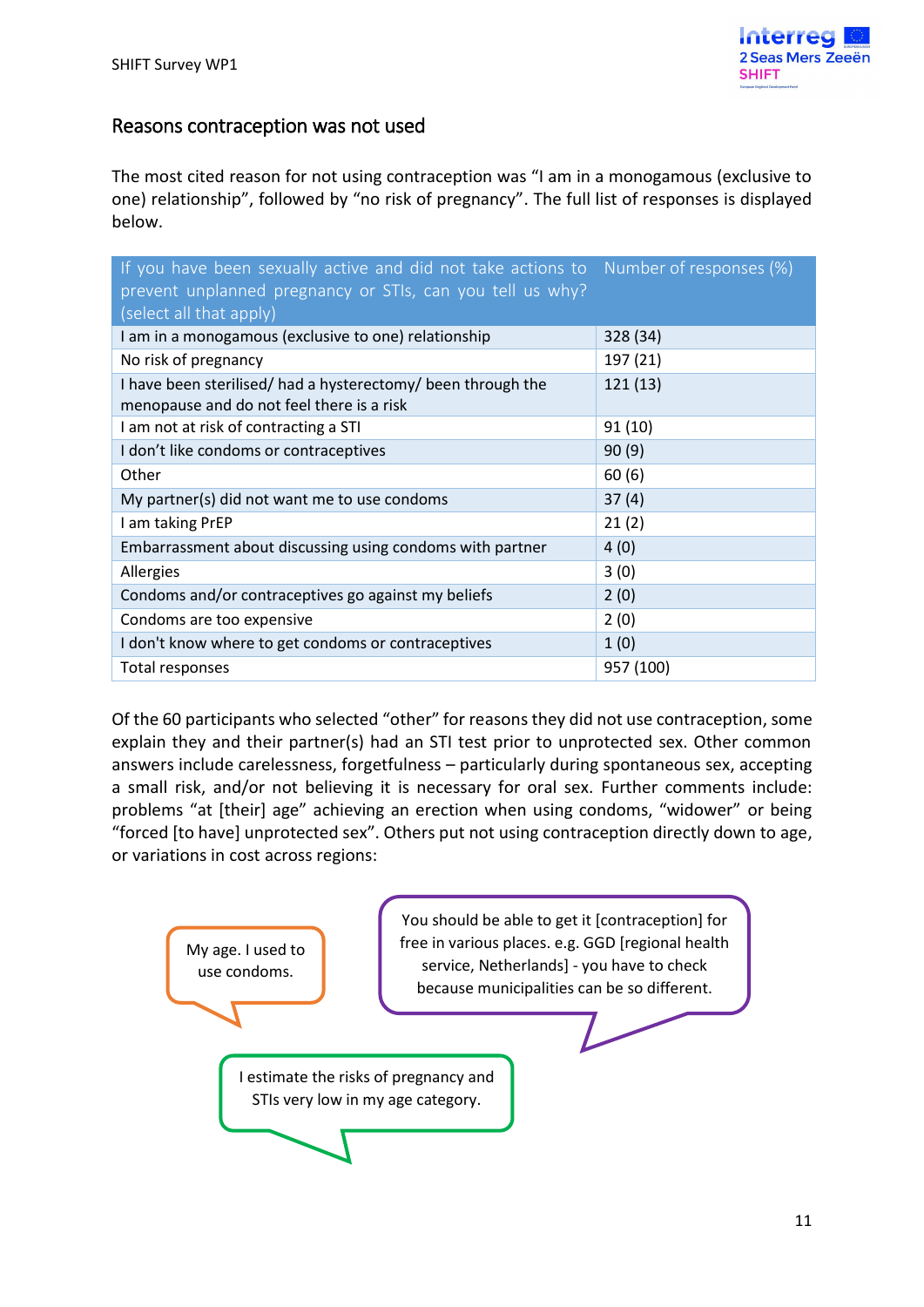

# Testing, diagnosis and treatment for STIs

233 (48%) respondents have been tested for an STI at some point in their lives, compared to 255 (52%) who express they have never been tested. Of the participants that have been tested, 136 (58%) responded that they did not get diagnosed with an STI, compared to 97 people (42%) who have been diagnosed with an STI.



The most frequent STI treated by participants that had been tested was chlamydia (n=42, 20% of responses), closely followed by gonorrhoea (n=36, 17% of responses). All but 1 respondent had been treated for an STI after stating they had been diagnosed.

| Have you ever been treated for any of the following STIs?<br>(select all that apply) | Number of responses (%) |
|--------------------------------------------------------------------------------------|-------------------------|
| Chlamydia                                                                            | 42 (20)                 |
| Gonorrhoea                                                                           | 36(17)                  |
| <b>Public lice</b>                                                                   | 25(12)                  |
| <b>Genital warts</b>                                                                 | 24(12)                  |
| <b>Syphilis</b>                                                                      | 18(9)                   |
| <b>Genital herpes</b>                                                                | 14(7)                   |
| <b>HIV</b>                                                                           | 13(6)                   |
| <b>Hepatitis B</b>                                                                   | 8(4)                    |
| Hepatitis C                                                                          | 8(4)                    |
| <b>Scabies</b>                                                                       | 8(4)                    |
| Trichomonas vaginalis                                                                | 6(3)                    |
| Lymphogranuloma venereum                                                             | 4(2)                    |
| Molluscum contagiosum                                                                | 1(0)                    |
| I have never been treated for any STI                                                | 1(0)                    |
| Mycoplasma genitalium                                                                | 0(0)                    |
| Total responses                                                                      | 208 (100)               |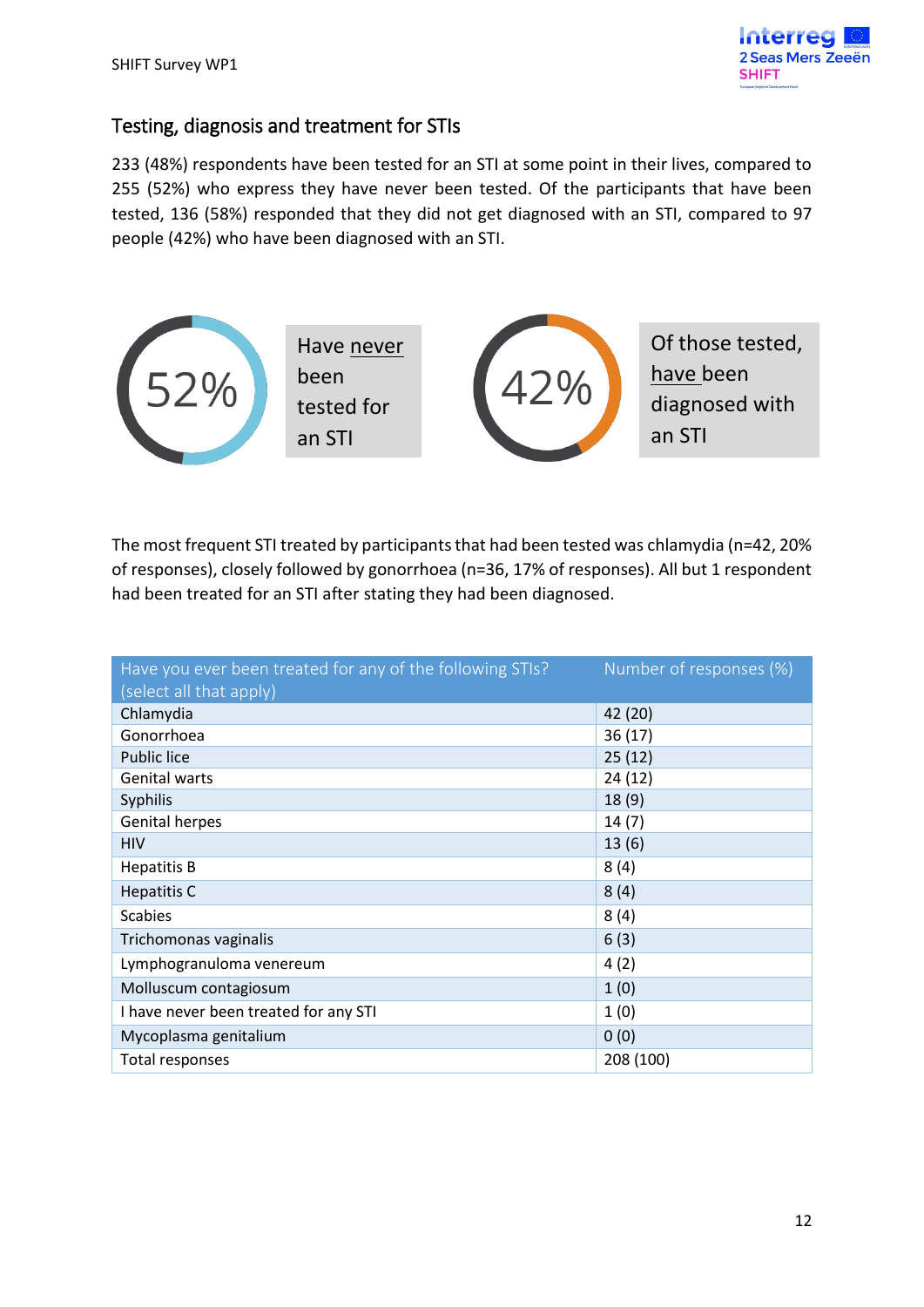

#### <span id="page-12-0"></span>4.4. Engagement with services

# Awareness of sexual health services and STI testing locations



are not aware of where their nearest sexual health service is located\* 42%

\* Note that this figure only includes data collected from The Netherlands and UK.

While 182 (58%) respondents are aware of where their sexual health service is located in The Netherlands and UK, 132 (42%) of respondents are unaware. GP surgeries were found to be the preference for testing services across the 2Seas Region, followed by sexual health services\* and hospitals. Community based settings such as pharmacies and health fairs were less preferable. Those selecting "other" suggested locations including a gynaecologist, Pride Amsterdam, and the "Man to Man" initiative in The Netherlands.

| If you were in need of a STI or HIV test, would you           | Number of responders selecting |
|---------------------------------------------------------------|--------------------------------|
| get tested at the following places?                           | "yes" $(\%)$                   |
| GP surgery                                                    | 329(27)                        |
| Sexual health clinic*                                         | 299 (25)                       |
| Hospital                                                      | 235 (20)                       |
| Order home test kit online, results immediately<br>available  | 112(9)                         |
| Order home test kit online, results provided by<br>text/phone | 111(9)                         |
| Institute of Tropical Medicine Antwerp**                      | 51(4)                          |
| Pharmacy                                                      | 35(3)                          |
| Community setting (e.g. health fair)                          | 20(2)                          |
| Other                                                         | 10(1)                          |
| Total responses                                               | 1202 (100)                     |

\* this location was only an answer option in The Netherlands and UK surveys.

\*\*this location was only an answer option in Belgium surveys.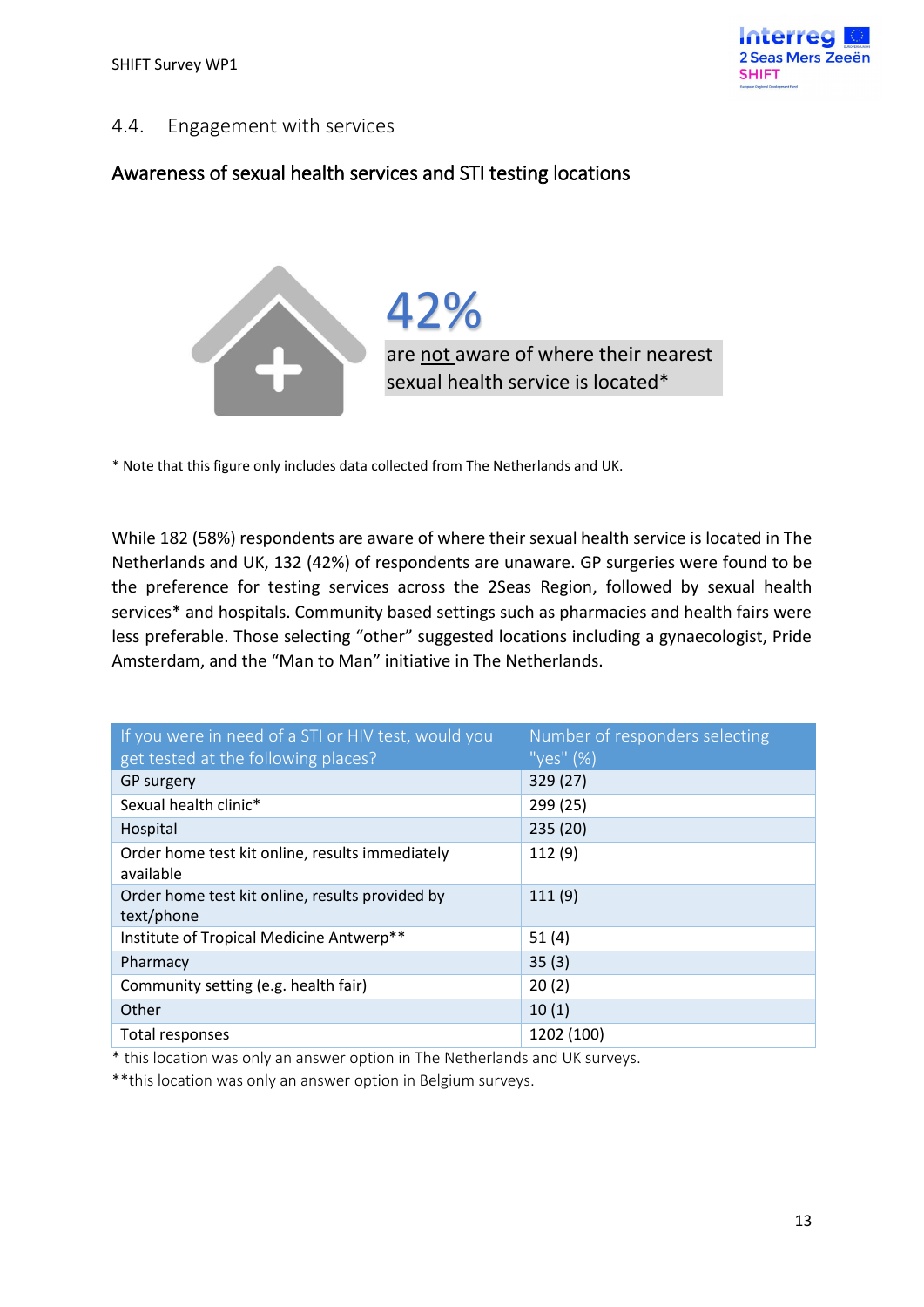

# Seeking information and advice about sexual health

In the past, participants were most likely to seek information and advice about sexual health from the GP, an internet search engine, or friend(s). This is similarly reflected in where participants would seek advice and information in the future, with preference for GP and internet search engine. Sexual health clinic and specific internet site become preference over friend(s) for seeking future advice and information.

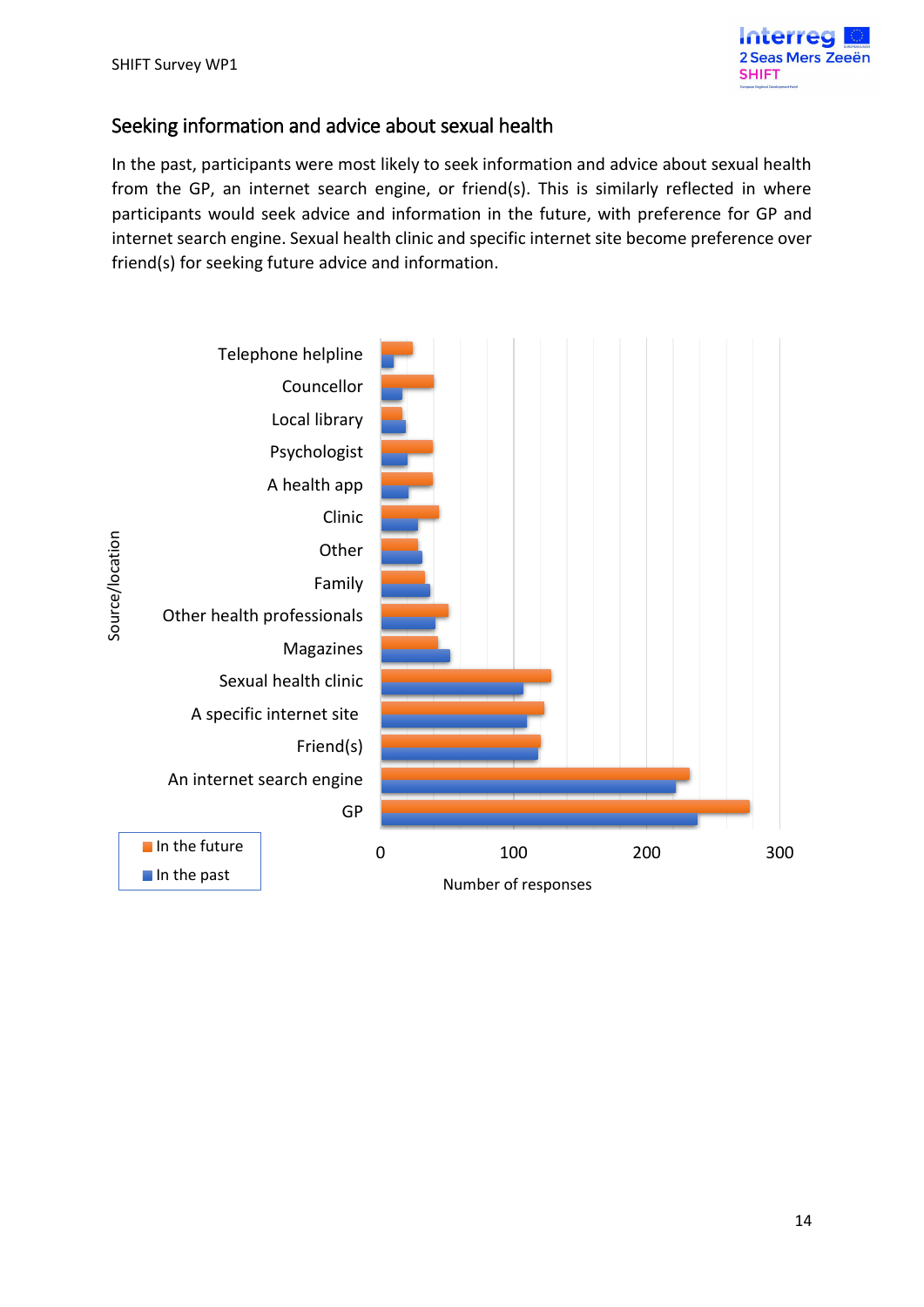

Specific sources that are mentioned as commonly used by participants are shown in the word cloud below – the size of the source or location corresponds to the number of times it was mentioned by respondents.

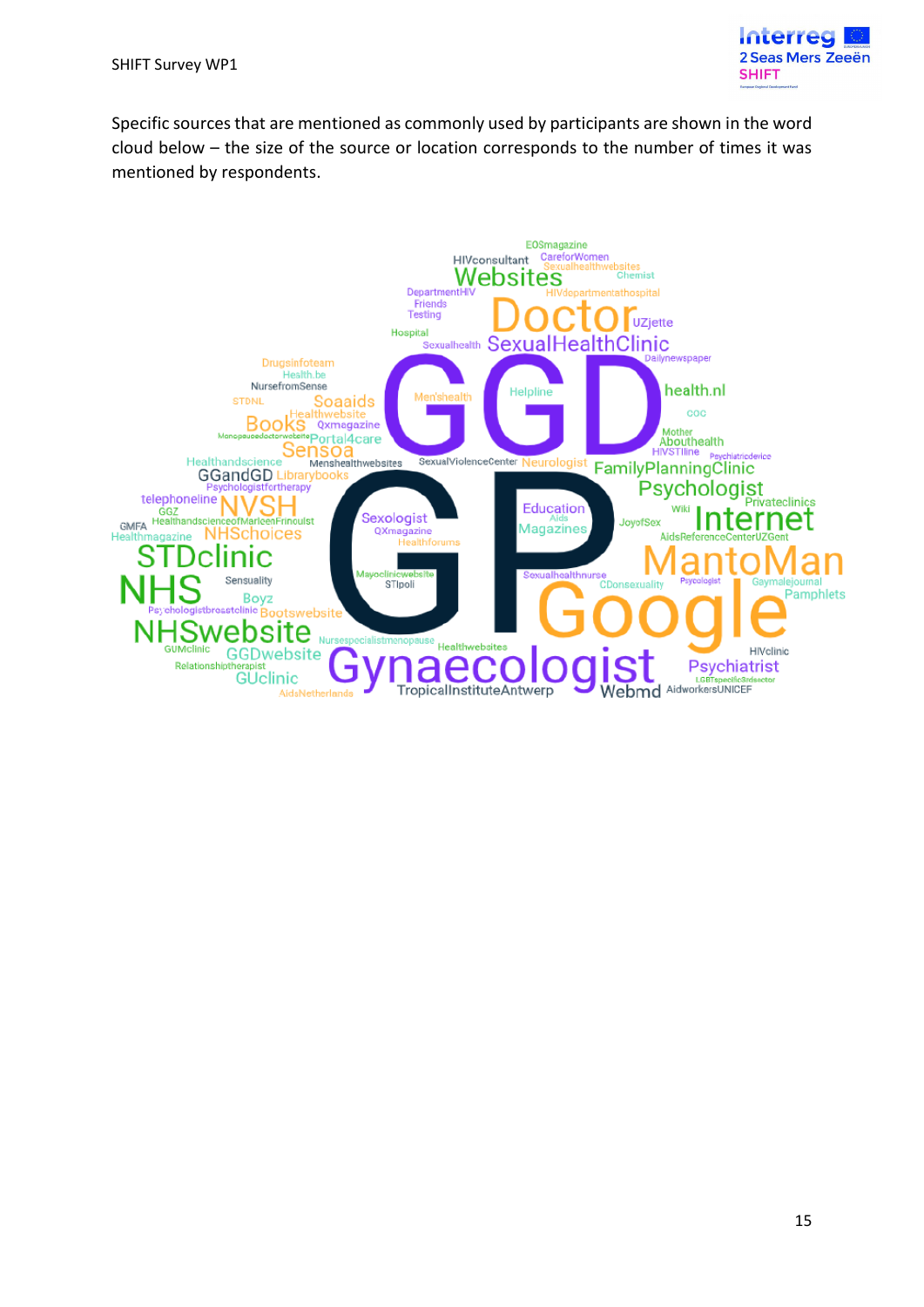

#### Barriers to seeking assistance for sexual health from a health professional

Participants were asked what they would consider a barrier to them seeking assistance for sexual health from a health professional. The most commonly cited barrier to which participants answered "very true of me" or "somewhat true of me" was "I don't need to get tested because I'm not at risk", followed by "I feel ashamed to seek sexual health services", and "I'm not sure if I need to get tested".



212

107

104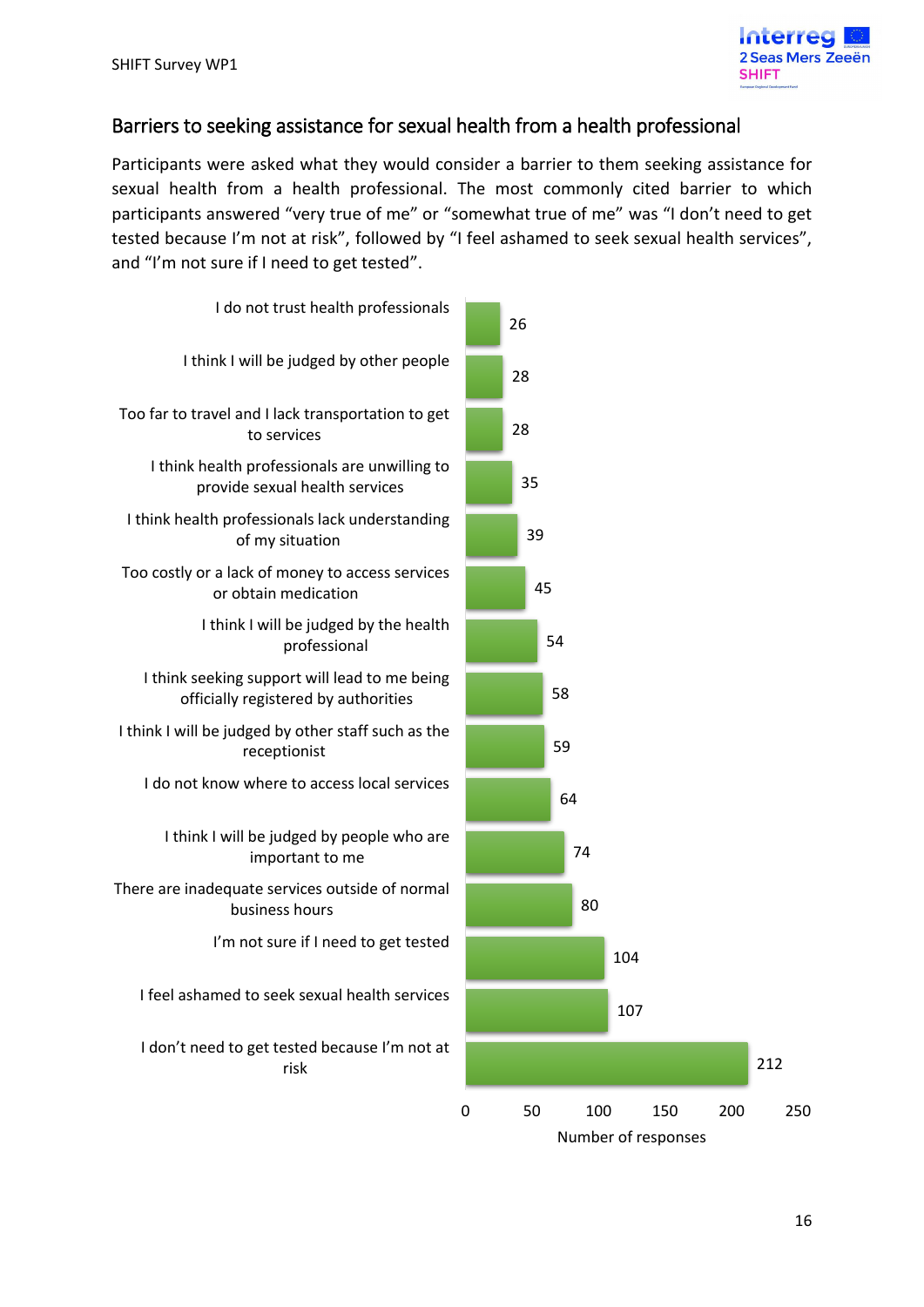

#### <span id="page-16-0"></span>4.5. Communication

#### Comfort discussing sex and sexual health with partner(s)



Most participants were comfortable to discuss sex and sexual health with their partner. On a scale of 0-10 (0 being completely uncomfortable, and 10 being completely comfortable), the mean score was 9.

# Messages for encouraging good sexual health

Participants were given a selection of messages (listed in the table below) which could be used to encourage good sexual health (safer sex, and use of contraception for example). They selected those that they believe would be most effective. The most popular message was "STIs can affect you at any age", followed closely by "communication is key and it is best to be upfront with sexual partners".

| What message do you think would work best to encourage good sexual                                                                                                                                | Number of     |
|---------------------------------------------------------------------------------------------------------------------------------------------------------------------------------------------------|---------------|
| health? (select all that apply)                                                                                                                                                                   | responses (%) |
| STIs can affect you at any age                                                                                                                                                                    | 226 (18)      |
| Communication is key and it is best to be upfront with sexual partners                                                                                                                            | 206 (17)      |
| It's important to get any STIs treated quickly, regardless of your age                                                                                                                            | 147 (12)      |
| It's not only younger people who need to think about practising safer sex                                                                                                                         | 137 (11)      |
| STIs can be present without symptoms                                                                                                                                                              | 121(10)       |
| Even if you are past child-bearing age, safe is important because you can still<br>get STIs                                                                                                       | 112 (9)       |
| Get checked regularly at free and confidential services, they see people of all<br>ages                                                                                                           | 96(8)         |
| If you have other sexual concerns (e.g. erectile dysfunction, vaginal dryness,<br>low libido) you can get support from sexual health services, but you still need<br>to think about safe sex too. | 95(8)         |
| Being prepared e.g. carrying condoms doesn't mean you're promiscuous: it's<br>just being sensible                                                                                                 | 59(5)         |
| I feel safer using condoms                                                                                                                                                                        | 23(2)         |
| Total responses                                                                                                                                                                                   | 1222 (100)    |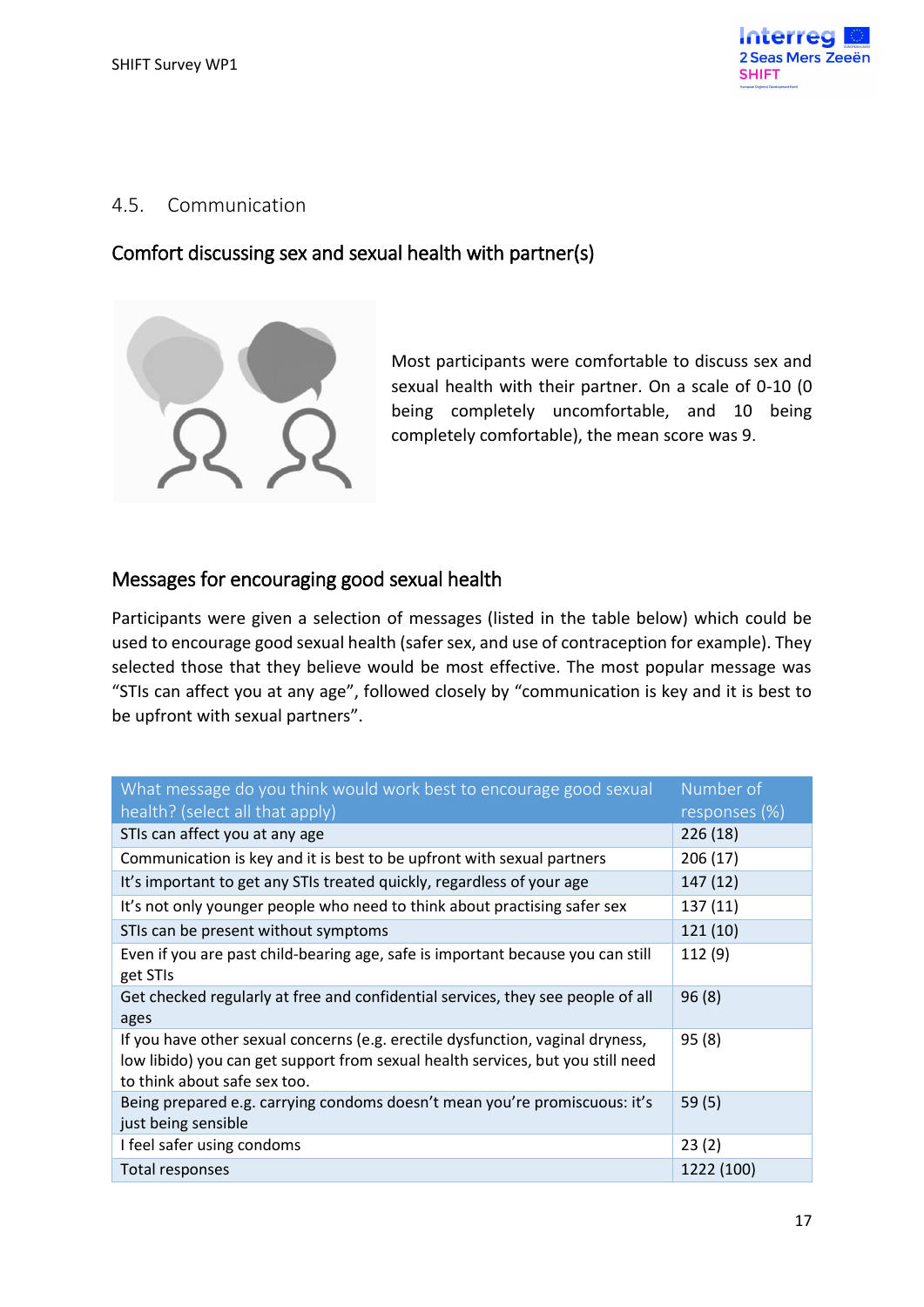

Respondents were also encouraged to suggest their own messages. Many emphasise the importance of communication with partners and raising the awareness that STIs can be contracted, even at older ages:



# Methods of communication

When asked to select the communication methods they would find most effective, participants chose "promotional materials in community settings" as preference, followed by "social media advertising" and "public health/sexual health websites".

| What do you think are the best ways to communicate about sexual health and             | Number of     |
|----------------------------------------------------------------------------------------|---------------|
| local sexual health services? (select all that apply)                                  | responses (%) |
| Promotional materials (e.g. posters/leaflets) in community settings e.g. libraries, GP | 228(19)       |
| surgeries, pharmacies, community centres                                               |               |
| Social media advertising (e.g. Facebook, twitter, Instagram                            | 213(17)       |
| Public health/sexual health websites                                                   | 210(17)       |
| Health professional e.g. GP raising the subject during an unrelated appointment        | 173 (14)      |
| Radio &/ Television - factual information e.g. news and documentaries                  | 170 (14)      |
| Radio &/ Television - storylines in regular programmes (e.g. serial dramas, comedies)  | 88(7)         |
| Printed media e.g. newspapers and magazines                                            | 61(5)         |
| Online advertising on websites other than social media platforms                       | 46(4)         |
| Email                                                                                  | 23(2)         |
| Post                                                                                   | 16(1)         |
| Total responses                                                                        | 1228 (100)    |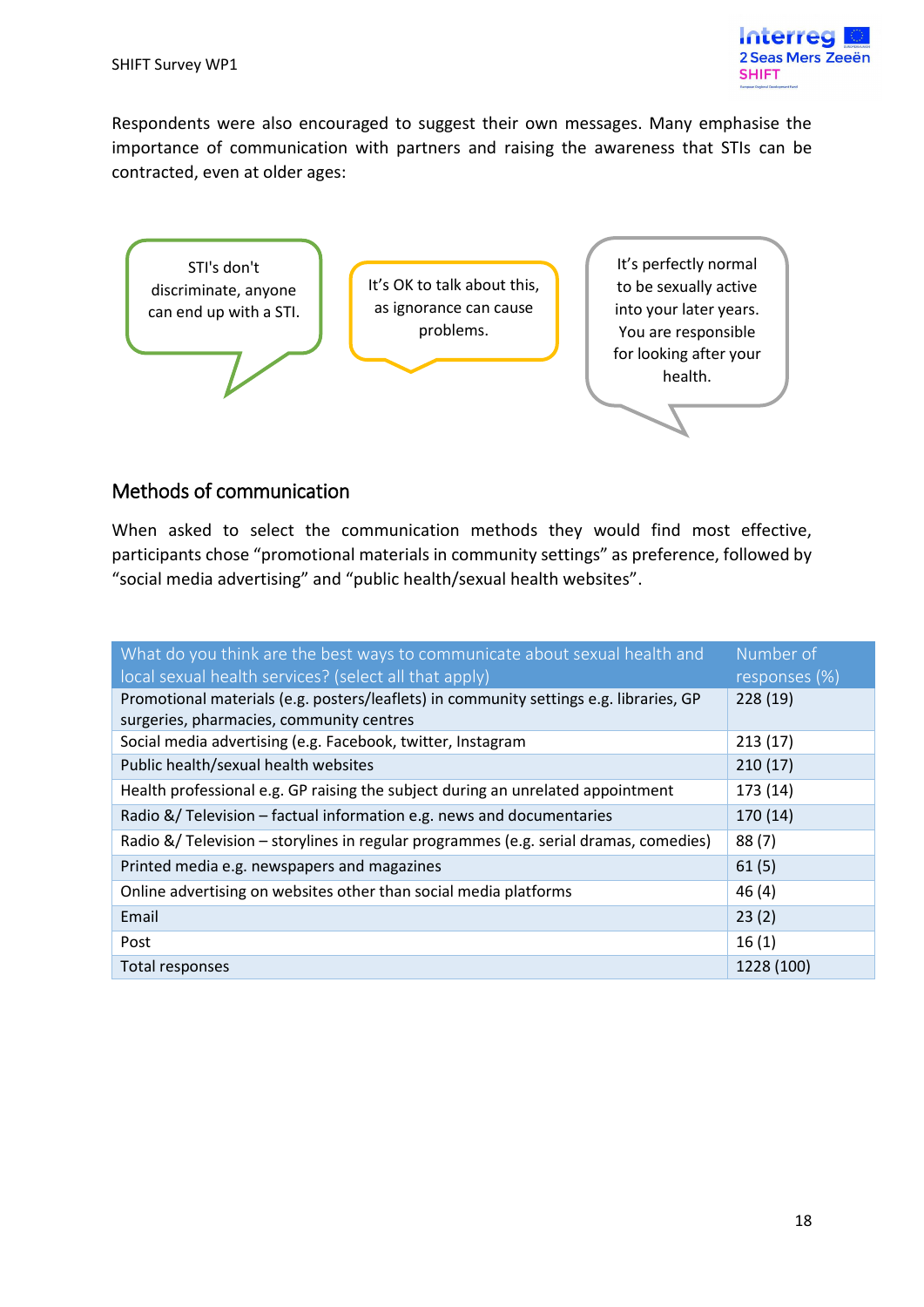

# What else could be done to encourage more people to access local sexual health services?

The survey concluded with an open question to ask what else could be done to encourage more people over the age of 45 within the 2Seas region to access local sexual health services. There were 159 responses, some examples are shared below. Many responses express the importance of addressing the stigmatisation and taboo nature of sexual health:



Others suggest reassurance of confidentiality and anonymity may encourage people to access sexual health services:



Physical accessibility, availability and cost are also acknowledged as a concern:

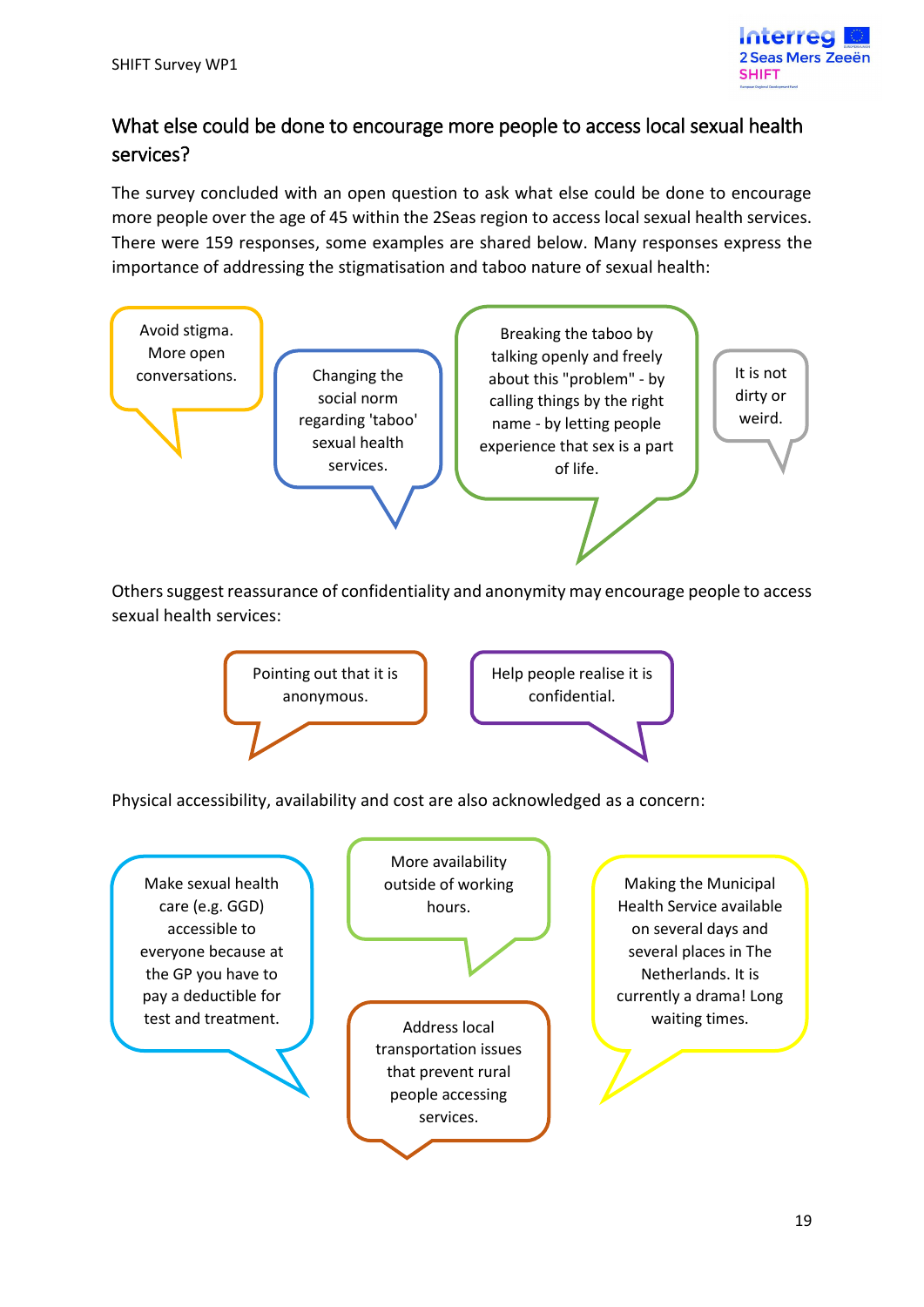

Alongside many comments encouraging better publicity and advertisement of services in general, promoting and providing age- and gender-appropriate services are considered essential for some participants. They explain that they may feel uncomfortable attending services targeting young people, or that their needs may not be met:



Interaction with staff during previous visits to healthcare services appears off-putting for some participants, while others suggest healthcare professionals may require further training to provide effective information and assistance for sexual health concerns:



Another element of sexual health service provision frequently discussed was providing care alongside other services, for ease and to enable sexual health to be normalised: